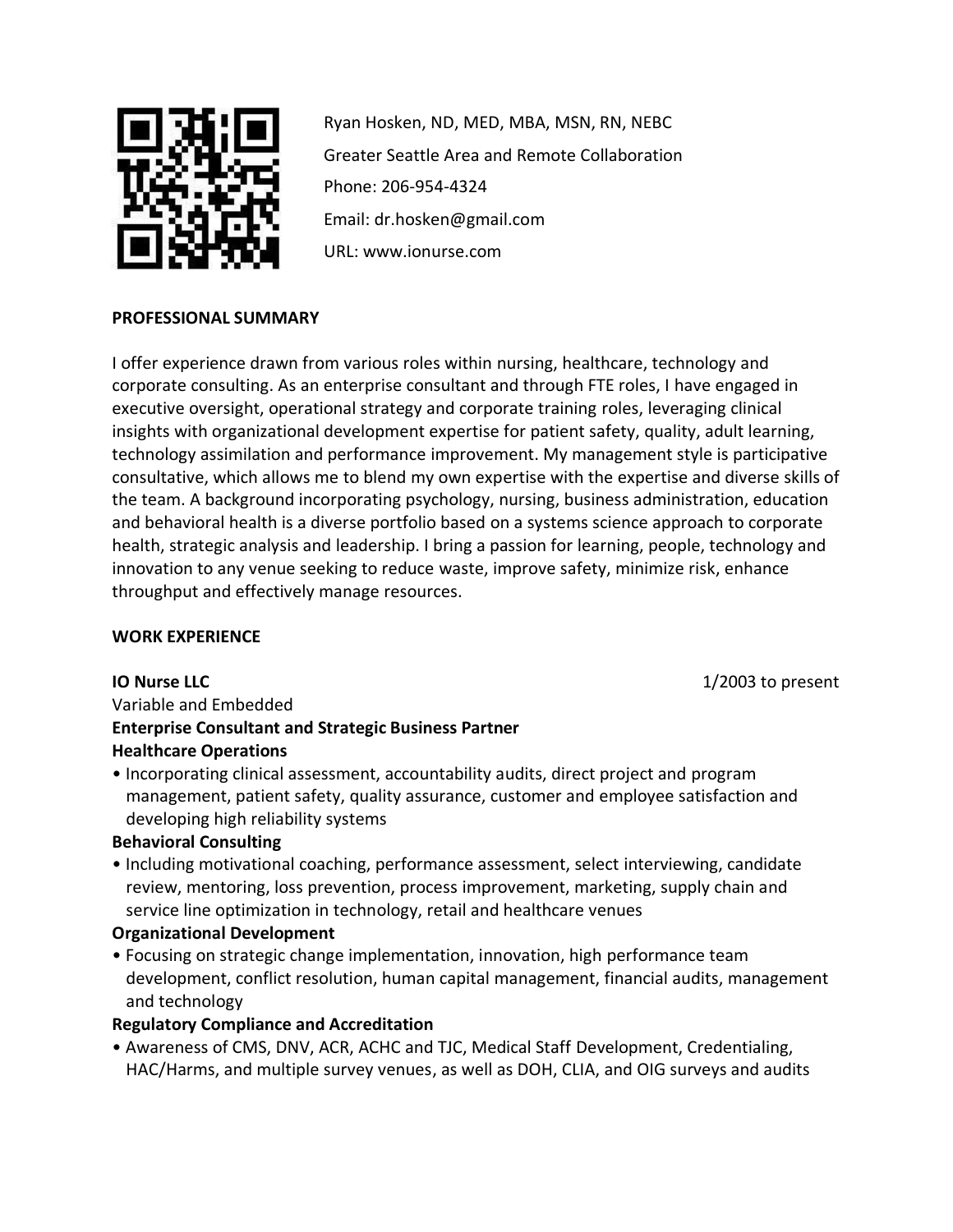#### **Swedish Transfer and Operations Center 6/2018 to present**

#### 36 to 48 hours/week

#### **Administrative Nursing Admissions Coordinator**

#### **Patient admissions, placement, throughput and physician consultations**

- Provide throughput, oversight and leadership for five campuses and two free standing EDs
- Critically review clinical criteria in anticipation of patient care needs
- Advocate for the patient, family and staff within limited resources
- Consider all needs in collaboration with the entire healthcare team
- Bridge communication gaps between clinical and non-clinical staff
- Manage expectations while removing barriers and optimizing throughput
- Execute established protocols with flexibility/adaptability when warranted
- Develop and maintain positive relationships and mentor/develop staff
- Proactively recognize physicians and staff for their support of patient care
- Track frequently changing clinical conditions and clarify patient needs for level of care
- Coordinate with senior executives for oversight in developing new protocols
- Support team learning while standardizing evolving processes
- Navigate ambiguity and support patient safety
- Act on information received in collaboration with providers and staff for patient safety
- Respectfully communicate, elicit and synthesize relevant information
- Support throughput by proactively aligning patient placement with unit guidelines
- Solicit and recognize resources for patient care

8 to 32 hours/week

#### **Special Projects**

#### **Accreditation and Compliance**

- CMS, TJC and DOH accreditation, readiness, visits, education and tracers
- Survey and Specialty Certification coordination and completion
- Data Abstraction, Tracking and Trending
- Ongoing Data Abstraction and Database Administration oversight
- Medical Staff Development through Focused and Ongoing Professional Practice Evaluations (FPPE and OPPE) and Peer Review

#### **Kindred Hospital** 3/2019 to 5/2020

55 to 96 hours/week

## **Director of Quality Management**

| • Responsibilities defined as a continuation of Lake Cumberland Regional Hospital (below) |                                     |
|-------------------------------------------------------------------------------------------|-------------------------------------|
| Quality                                                                                   | <b>Accreditation and Compliance</b> |
| Patient Safety                                                                            | Data Abstraction/Tracking/Trending  |
| <b>Healthcare Operations</b>                                                              | Database Administration (oversight) |
| Performance Improvement                                                                   | <b>Resource Management</b>          |
| Infection Prevention (oversight)                                                          | <b>Risk Mitigation</b>              |

**Kindred Hospital** 5/2020 to present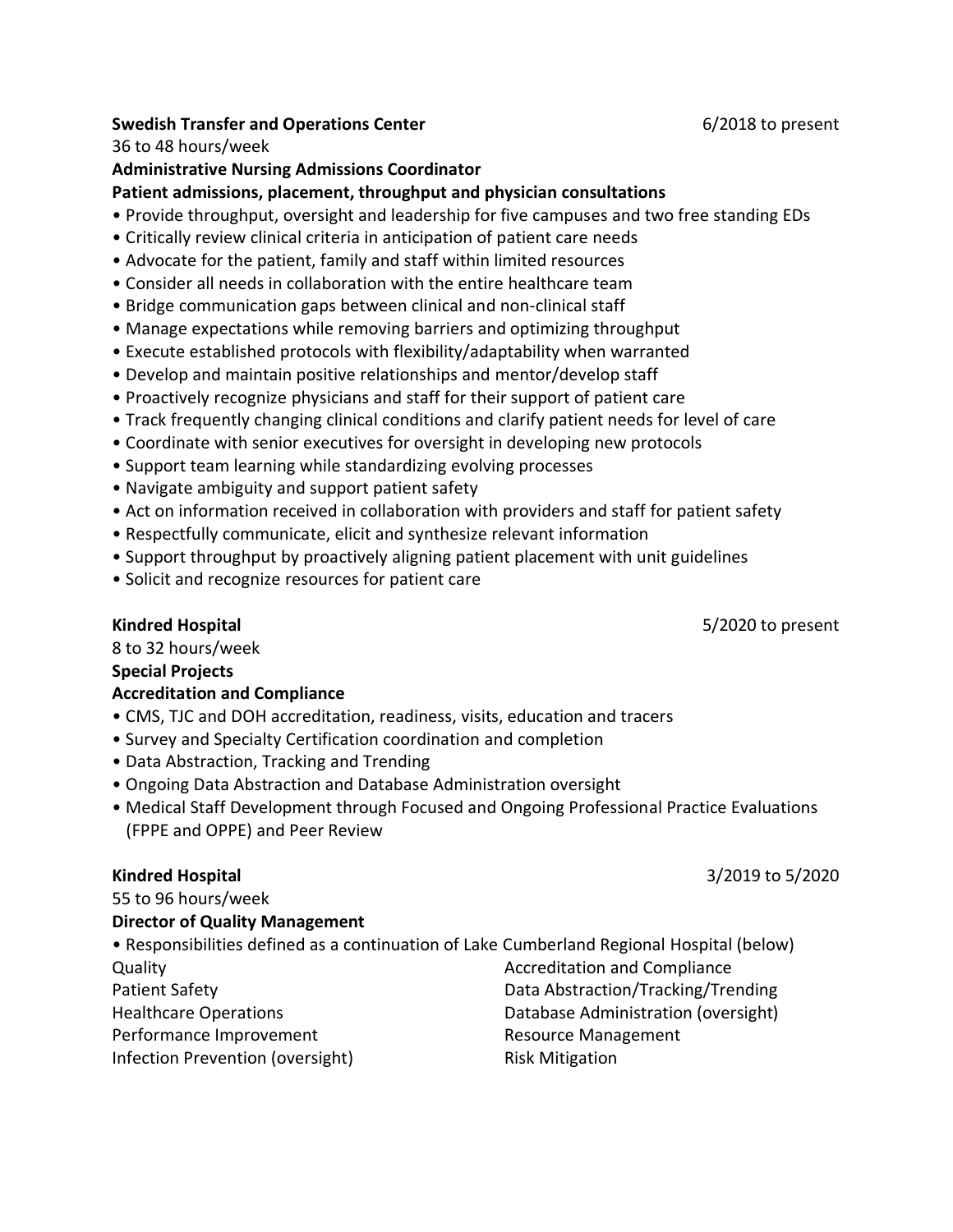## **Lake Cumberland Regional Hospital** 3/2018 to 1/2019

## 55 to 70 hours/week

# **Director of Quality Resources**

# **Quality and Patient Safety**

- Fostering Patient Safety, Just Culture, High Reliability and policy updates
- Oversight and support provided to executives, Ethics Committee, Environment of Care, Quality Committee, Credentialing, Patient Safety Clinical Quality Committee, Medical Executive Committee, Board of Trustees and all Clinical Service Lines
- Tracking and reduction Hospital Acquired Conditions (HACs), Hospital Acquire Infections (HAIs), harms, complications, mortality and morbidity
- Development of presentations and support to local executives for biannual reports to corporate executives
- Direct support of Internal Medicine (IM) and Family Medicine (FM) residents' research, proposals and publications

## **Healthcare Operations**

- Quality and Risk Management department operational efficiency
- Succession planning, cultural change facilitation, Quality of Care Investigations, RCA, FMEA and interviews
- Daily leadership rounding direct patient and family advocacy and complaint resolution **Performance Improvement**
- Issue identification, coordination, facilitation and data to drive improvements
- Communication architecture between frontline staff and executive team
- Foster ownership and buy-in via collaborative resolution

# **Infection Prevention (oversight)**

- Infection Prevention, education, surveillance, reporting and patient care
- Coverage to IP, as needed, with an emphasis on program expansion

# **Accreditation and Compliance**

- CMS, TJC and OIG accreditation, readiness, visits, education and tracers
- Culture of Safety and Engagement (CoSE), AHA, Anthem, Leapfrog, KHIIN, WSHA and other survey coordination and completion

# **Data Abstraction, Tracking and Trending**

- Risk event tracking, Core Measures, KHIIN data submissions, Ongoing Data Abstraction, Database Administration oversight
- Medical Staff Development through Focused and Ongoing Professional Practice Evaluations (FPPE and OPPE) and Peer Review

# **Resource Management**

- Hospital Consumer Assessment of Healthcare Providers and Systems (HCAHPS) improvement and content knowledge updates
- Provided coverage to Risk Director, as needed, for legal matters and lead all patient safety investigations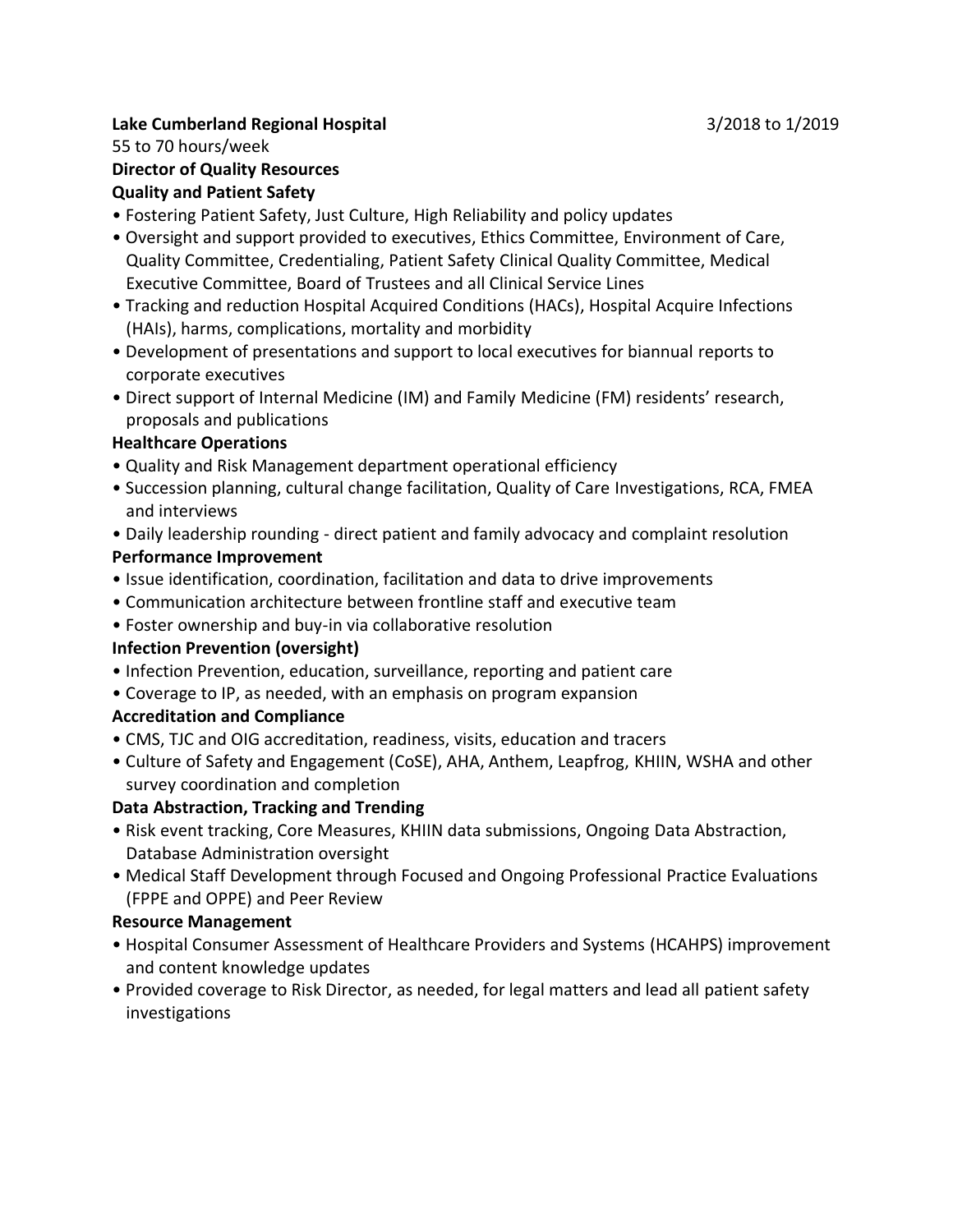## **Washington State Hospital Association** 10/2015 to 12/2017

#### 40 to 72 hours/week

#### **Director of Quality and Performance Improvement, Patient Safety**

- Provided leadership and joint program oversight for Patient Safety and Care Transformation in AK, OR and WA (directly supported 120 facilities)
- Facilitated an annual reduction in harms related to: Sepsis (31.2% decrease in mortality) Rapid Response Teams (46% increase in staff-initiated processes) Honoring Choices PNW (contributed to over 1,500 conversations) Children's Radiation Safety (mapped 110 CT imaging protocols) Readmissions (13% decrease in all-cause hospital readmissions)
- Directly supported clinical providers in developing strategies to improve clinical outcomes, design interventions and small tests of change
- Provided research and guidance on development and implementation of policy, protocol, documents and toolkits for diverse stakeholders
- Provided remote and in-person support to facilities and provider practices struggling with performance improvement measures by way of Six Sigma, Lean and other Total Quality Improvement methodologies

#### **Providence Regional Medical Center Everett** 7/2007 to 10/2015

#### 36 to 48 hours/week

#### **Nursing Administrative Supervisor and Executive Team Liaison Operational Role**

- Transitioned to regional role at WSHA in collaboration with executive team Operational Role
- Provided oversight and leadership for two clinical facilities (501 beds)
- Represented executive team in clinical matters of operation and policy
- Redesigned Administrative Supervisor role to align with Strategic Plan
- Directed the staffing department and resources to optimize throughput
- Monitored systems and staff and investigated complaints for resolution
- Redefined role to address specific categories: Operations, Emergency and Event Response, Executive Liaison, Risk Mitigation, Crisis Intervention, Human Capital Management, Bed Control and Patient Safety

#### **Embedded Role**

- Implemented Admission Coordinator position, process and protocol
- Coordinated Annual Reports showcasing clinical metrics and outcomes
- Supported change initiatives through observation of stakeholders to navigate threats, identify obstacles and align with early-adopters

#### **Technology Role**

- As Super User, supported staff through four successive EMR applications: BedBoard, McKesson, EPIC and TeleTracking
- Designed communication architecture in the form of newsletters and annual reports to support governance initiatives, increase staff engagement and buy-in and highlight organizational accomplishments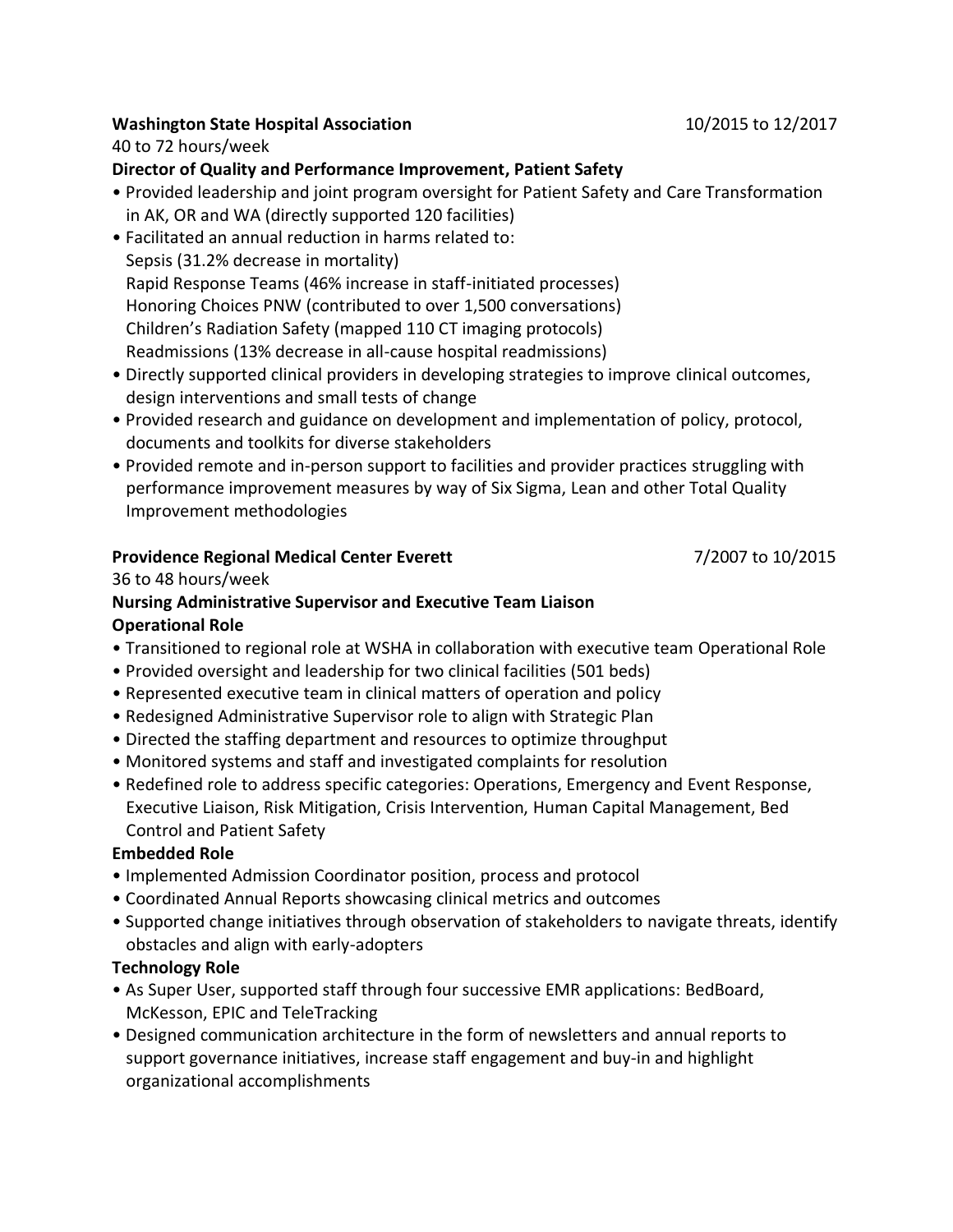### **Puget Sound Gastroenterology** 6/2007 to 12/2007

40 hours/week

## **Clinical Nurse Manager**

- Managed budgets, payroll and discretionary funds for physician practice
- Assessed vitals and therapeutic response, documented patient histories, scheduled procedures, refilled prescriptions and evaluated responses
- Supervised staff of six in a two-physician office, reviewed practice protocols and made recommendations for performance improvement and system optimization

# **Kindred Hospital** 9/2006 to 6/2007

36 hours/week

## **Acute Respiratory Failure Nurse**

• Provided care for up to seven medically complex patients per 12-hour shift, assessed therapeutic response and supervised new graduate nurses

## **University of Central Florida**

40 hours/week 5/2005 to 8/2006

**Full time student** (Academic Hiatus)

• Added Nursing to Organization Development, Complementary and Counseling skill set and addressed Medical Surgical and Behavioral Health populations in clinical practicums

## **Harborview Medical Center** 4/2001 to 4/2005

40 hours/week

# **Patient Care Coordinator, Float Pool**

- Designed and implemented a three-stage clinical continuity program
- Trained to 49 ambulatory Patient Care Coordinator (PCC), 2 in-patient PCC and 4 financial counselor positions for the purposes of standardizing job descriptions to Medical, Surgical and Ancillary categories
- PCCs noted to account for \$2,940,000 in annual returns set against \$2,107,000 in salaries (\$833,000 annual revenue)

# **Hyperbaric Oxygenation Corporation** 10/2000 to 10/2002

## 60 to 100 hours/week

**Clinical Program Manager** (Administrative Internship)

- Conducted in person and virtual consults and coordinated clinical care
- Opening administrative budget of \$14,200 (offset by \$10,600 in initial operating costs) grew to a monthly income of \$9,870 at six months
- Subscriptions tripled from 40 to 126 (\$13,230/month income against \$12,200/month expenses) at one year (break-even at seventh month)
- Triple growth sustained over the second year of the project
- Managed team of six consulting physicians and an accountant
- Six sigma methodologies applied to deliverables and protocols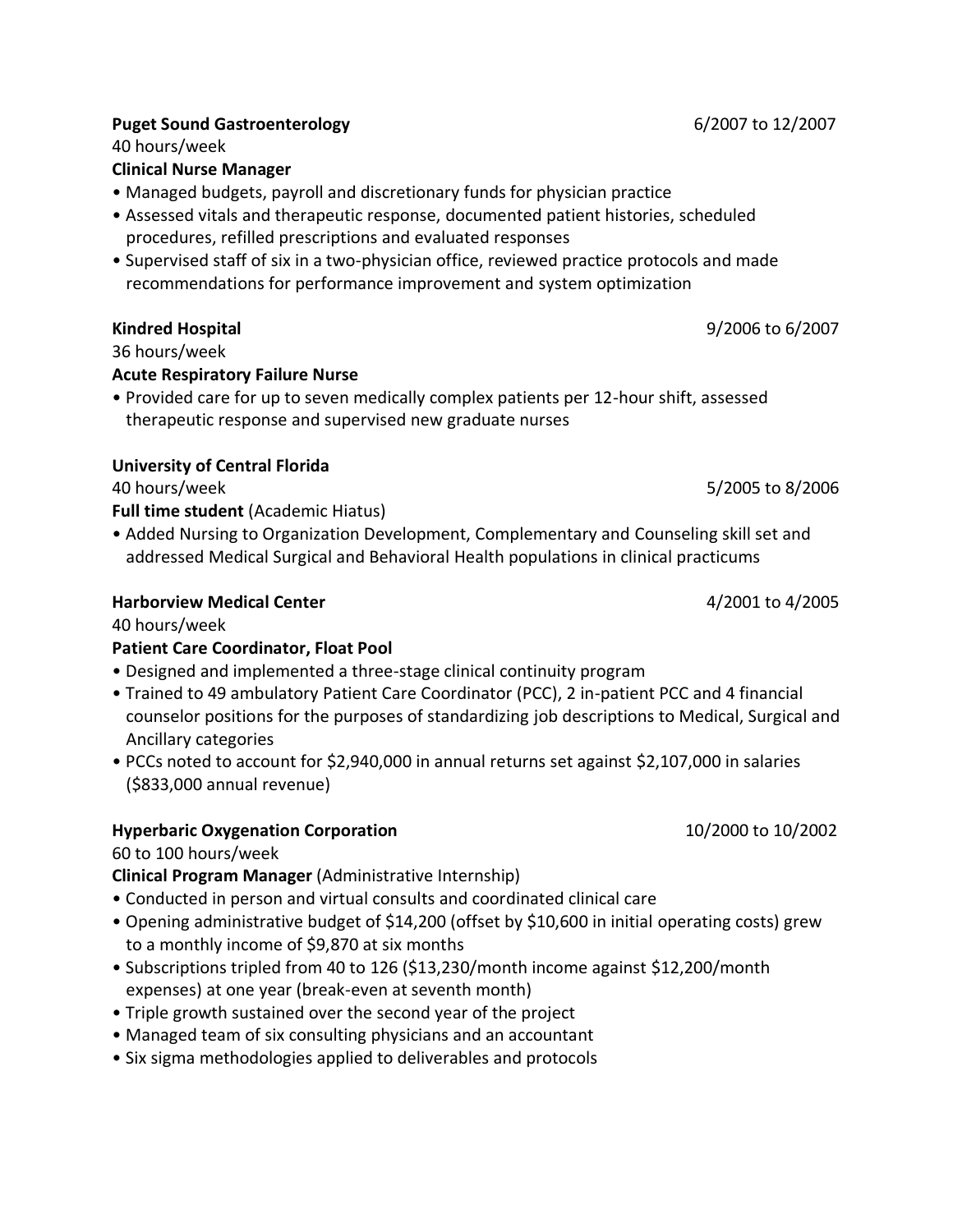#### **PROFESSIONAL LICENSES**

Registered Nurse (RN) Florida Exp. 2022 Natural Health Sciences (ND) Washington Exp. 2022 Registered Nurse (RN) Washington Exp. 2022 Registered Nurse (RN) Oregon Exp. 2019 Registered Nurse (RN) Kentucky (Multistate) Exp. 2019

#### **CERTIFICATIONS**

Nurse Executive Board Certified (NE-BC) Exp. 2025 Basic Life Support (BLS) Provider CPR Exp. 2023 Respecting Choices Advance Care Planning Faculty 2017 Respecting Choices Advance Care Planning Instructor 2016 Respecting Choices Advance Care Planning Facilitator 2016 Advanced Cardiac Life Support (ACLS) Exp. 2016 Change Facilitator (Change Acceleration Process/Workout) 2013 Design for Six Sigma Methodology (DFSS) Black Belt 2002 Boy Scouts of America (BSA) Leadership (Eagle Scout) 1989

## **CERTIFICATION ELIGIBILITY**

Project Management Professional (PMP) Eligible Certified Professional in Healthcare Quality (CPHQ) Eligible Certified Professional in Healthcare Risk Management (CPHRM) Eligible Certified Professional in Patient Safety (CPPS) Eligible Licensed Healthcare Risk Manager (LHRM) Eligible

## **EDUCATION**

**Master of Education** (MED) Instructional Design 2019 Western Governors University, Seattle, WA, USA **Master of Business Administration** (MBA) Management and Strategy 2015 Western Governors University, Seattle, WA, USA **Master of Science in Nursing** (MSN) Leadership and Management 2013 Western Governors University, Seattle, WA, USA **Bachelor of Science in Nursing** (BSN) Accelerated Program 2006 University of Central Florida, Orlando, FL, USA **Doctor of Natural Health Sciences** (ND) Counseling and Behavior 2000 Bastyr University, Kenmore, WA, USA **Bachelor of Science in Psychology** (BS) Industrial and Organizational 1992 University of Central Florida, Orlando, FL, USA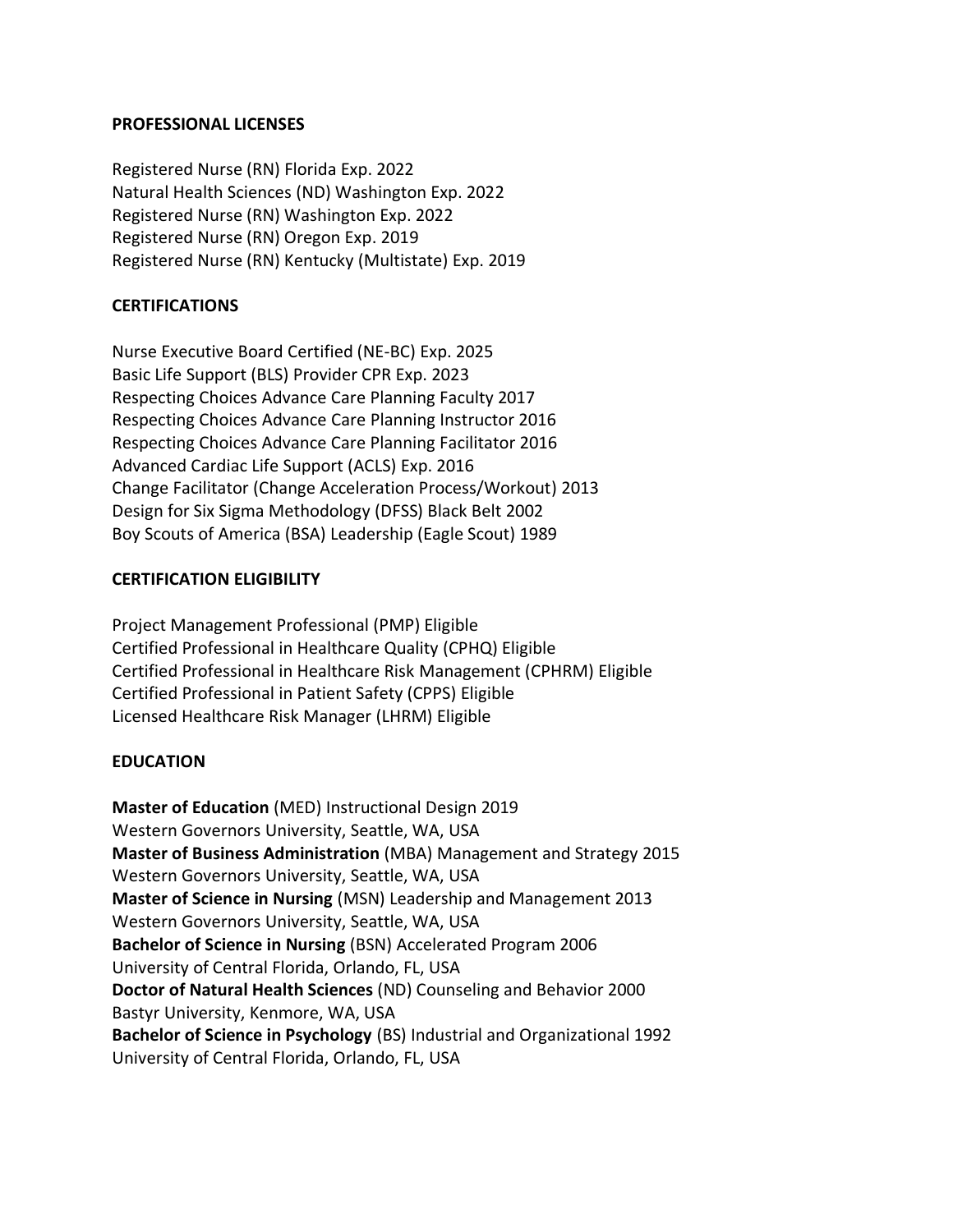## **THESES AND CAPSTONES**

## **2019 Western Governors University MED Capstone**

• Supporting Resident Physicians in the Development and Refinement of Critical Inquiry and Research Skills for Quality Improvement (educational series to assess the impact of instruction on first-year physician residents' research skills and understanding)

## **2015 Western Governors University MBA Capstone**

• Practical and Psychological Applications of Money as a Protocol for Value or Currency-ofexchange Based on Confidence or Belief (consumer politics of stocks, bonds, and mortgages)

## **2013 Western Governors University MSN Thesis**

• Workplace Hostility and Nurses' Perceptions of the Value of Interventions and Supportive Structures (A Non-Geographic Pilot Study)

## **2000 Bastyr University ND Thesis**

• Recognition of Cognitive Patterns in Applied Energetic Medicine Modalities or Techniques Characterized as Action-at-a-distance (Mandala of Correspondence)

## **OPERATIONAL ROLES**

**Project A** – Design for Six Sigma 1 – Philips Healthcare Internship Seattle

• Management / Clinical Care / Product R&D / Distribution / Accounting

**Project B** – Design for Six Sigma 2 – Patient Care Coordinator Seattle

• Clinical Mapping / Continuity System Design / Implementation

**Project C** – Complementary and Integrative Nursing Seattle

• Clinical Trial / Integrated Care / Risk / Safety / Research / Compliance

**Project D** – Behavioral Analysis Consulting and Clinical Practice Seattle

• Corporate Consulting / Clinical Care / Organizational Development

**Project E** – Puget Sound Gastroenterology Seattle

• Retention / Investigation / Clinical Mapping / Clinical Care

**Project(s) F, G, H, J, K, L, M** – Providence Health and Services Everett **Project I** – Excluded

• Operations / Clinical Mapping / Communication Architecture / Clinical Care

• Admissions / Newsletters / Annual Reports / Strategic Plan Initiatives

**Project N** – Washington State Hospital Association Seattle

- Quality Assurance / Operations / Safety / Development / Compliance **Project O** – Excluded
- **Project P** Lake Cumberland Regional Hospital Somerset (KY)
- Quality Resources / Operations / Safety / Risk / Compliance

**Project Q** – Kindred Health Seattle

• Quality Management / Operations / Safety / Risk / Compliance

**Project R** – Swedish Transfer and Operations Center Seattle

• Clinical Mapping / Operations / Safety / Development / Compliance

**Project(s) S, T**, **U, V, W, X, Y, Z** – Future Roles